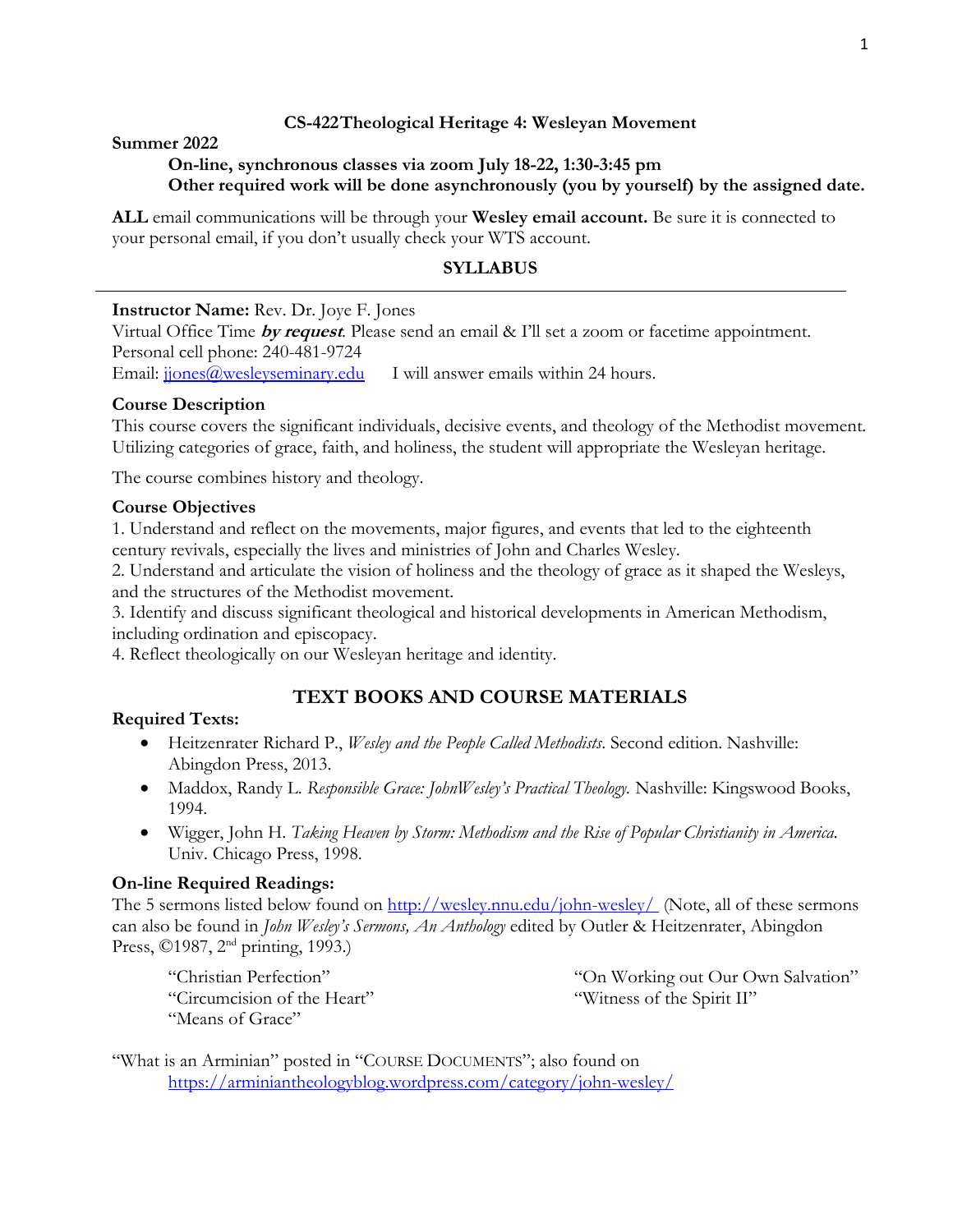"Brief thoughts on Christian Perfection" posted in "COURSE DOCUMENTS".

"The Character of a Methodist" posted in "COURSE DOCUMENTS".

There are also **required videos** for you to watch and respond to on the Discussion Board or in short papers (see below). Videos are posted in the "Assignments" section of Blackboard.

### **OPTIONAL Texts: NONE of these are required. History:**

- Collins, Kenneth J. *John Wesley: A Theological Journey.* Nashville: Abingdon Press, 2003. Interweaves John Wesley's life with his theological development and the development of the Methodist movement.
- Newman, Richard S, *Freedom's Prophet: Bishop Richard Allen, the AME Church, and the Black Founding Fathers*. New York: New York University Press, 2008. Biography of an important early African-American Methodist who founded the AME Church.
- Rack, Henry D. *Reasonable Enthusiast: John Wesley and the Rise of Methodism.* 2<sup>nd</sup> Edition. Nashville: Abingdon Press, 1992. A more extensive treatment of JW and his work in England.
- Richey, Russell E., Kenneth E. Rowe, & Jean Miller Schmidt, *American Methodism: A Compact History.* Nashville: Abingdon Press, 2010, 2012. A bit boring, but a good reference.
- Wigger, John H. *American Saint: Francis Asbury and the Methodists*. New York: Oxford University Press, 2009. A well-written biography of the "father' of American Methodism.

#### **Theology of Grace:**

• Collins, Kenneth J. *The Theology of John Wesley: Holy Love and the Shape of Grace.* Nashville: Abingdon Press, 2007. A different take on Wesley's theology of grace than Maddox.

# **PRE-CLASS ASSIGNMENTS**

**Estimtated time for Pre-Class (asynchronous) assignments:** You need to know that WTS (and GBHEM) consider watching videos/on-line lectures and replying to Discussion Board questions as part of contact hours; they do NOT include reading texts or researching & writing papers in this contact time. GBHEM & WTS expect about 20 contact hours total, both Zoom and asynchronous.

Assuming that you may watch the videos twice and answer the discussion board questions thoughtfully, including thoughtful replies to others' comments, I estimate about 10 hours of work. If you work faster, good for you. If you work more slowly, I'm sorry. I estimate our Zoom time together to be about 10 hours.

#### **HISTORICAL SITE VISIT & REPORT Due June 30**

Visit a place near where you live that is important in American Methodist history. This link will take you to a list of some sites: [http://www.gcah.org/research/travelers-guide;](http://www.gcah.org/research/travelers-guide) be sure to check out the additional options at the bottom of the website page, "United Methodist Historic Sites". If you plan to visit a place not on the list, please obtain my **permission** before you go.

Take notes & photos/videos of the site. Then develop a short presentation about your visit. Include why this place is important, what you learned, and what surprised, confounded, puzzled, or impressed you.

Your presentation may be a paper (with pictures) or a short, narrated video. The paper should be 4- 6 pages; the video 6-8 minutes.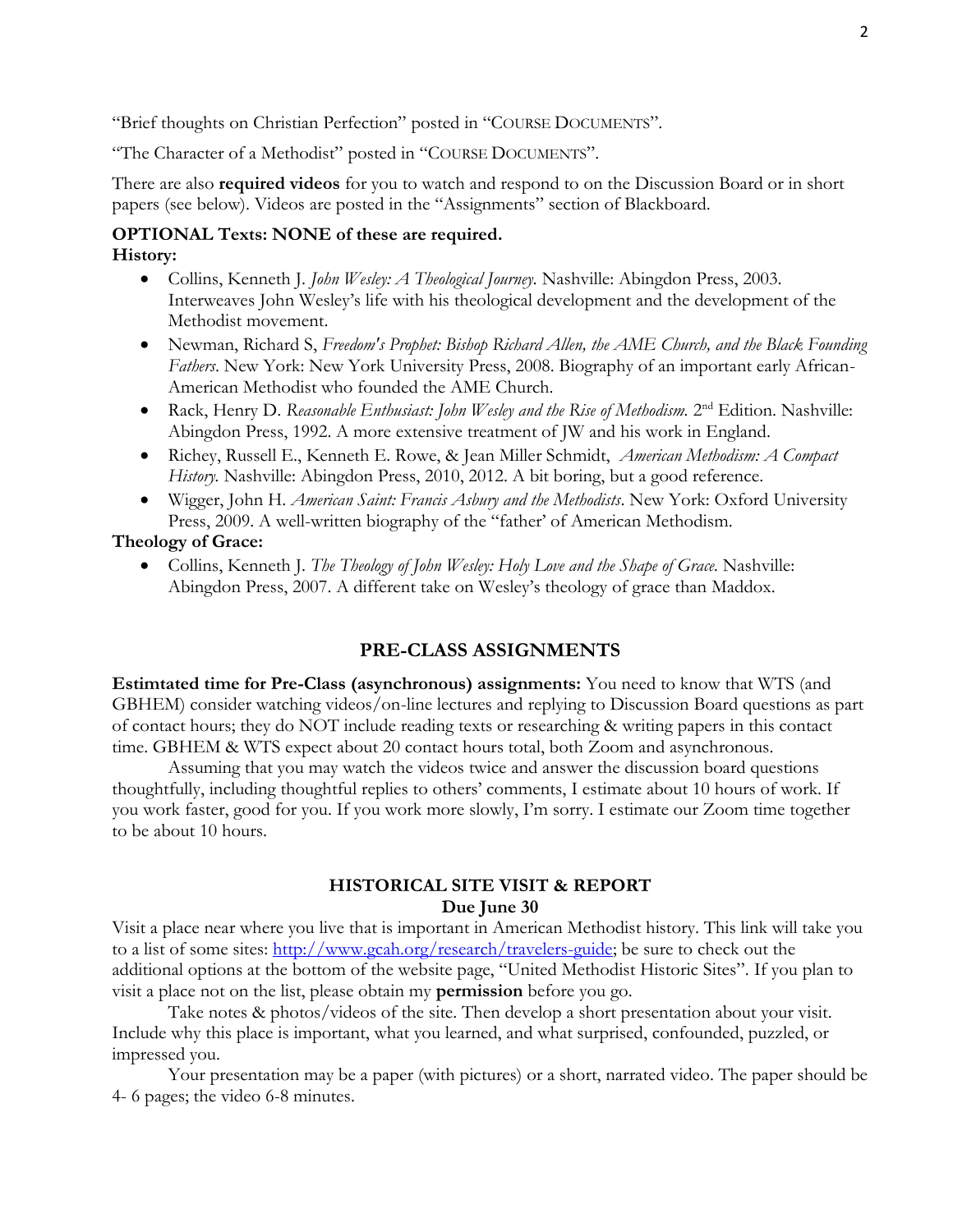# **TEXTBOOK READINGS**

The following are some questions & points to think about in your reading. They are intended to help provide a focus.

# **Foundations of the Methodist Movement in England.**

1. What were the main reformation & theological influences on JW both in his home and as he developed his own theology? Consider pietism, Calvinism, Moravians, Church of England & the dissenters.

2. What were the major effects of (1) the Holy Club, (2) the Georgia experience, (3) Peter Böhler on JW?

# **Methodist Movement in America**

1. Superintendency: including General Superintendents (Bishops) and Presiding Elders (District Superintendents). Their power, who selects, term limits. What was JW's theological basis for ordaining clergy?

2. Holy conferencing: including general & annual conferences; charge & quarterly conferences. What purpose(s) do/did they serve?

3. Importance of circuits, local pastors, exhorters, class meetings

4. Ordination and offering the sacraments: Who decides on ordination & who carries it out? Who is authorized to officiate/offer sacraments? What were the root causes of these concerns?

# **Theology**

1. Grace: What is grace? What is JW's understanding of how grace "works"? Why was his interpretation attractive to ordinary & poor people, women, and enslaved people?

2. JW's understanding of faith. How does faith relate to grace?

3. Holiness: Holiness and sanctification. What does JW mean by these terms? What is radical/confusing about this teaching? What is the holiness movement & what are some of the denominations that are part of the movement? How do they relate to the Methodist movement/church?

# **DISCUSSION BOARD**

**Respond** to questions in DISCUSSION BOARD by **July 10;** post comments on 2 other students' answers (if required) by **July 17.** Your comments on others' answers must include either a new insight that adds depth and meaning to the original post or a question that requires a substantive answers (i.e., not "yes" or "no").You cannot comment on a post that already has a comment UNTIL every post has at least one comment.

# **Assigned texts**

Respond to questions about **readings from the texts** in DISCUSSION BOARD; post comments on 2 other students' answers if so instructed.

# **Video Lectures & YouTube Videos**

# **1. Understanding Arminianism**

**Watch** the following videos:

- **Video Lecture** on Blackboard (in "Assignments') by Joye Jones: "God's Sovereignty: Calvinist-Arminian Arguments & the Council of Dort" (ca.9 min) **AND**
- **YouTube** video: John Wesley & George Whitefield <https://www.youtube.com/watch?v=rgqicv3nRdg&t=17s> (ca.33 min). WARNING: unfortunately, this video contains ads, and I don't know how to edit them out.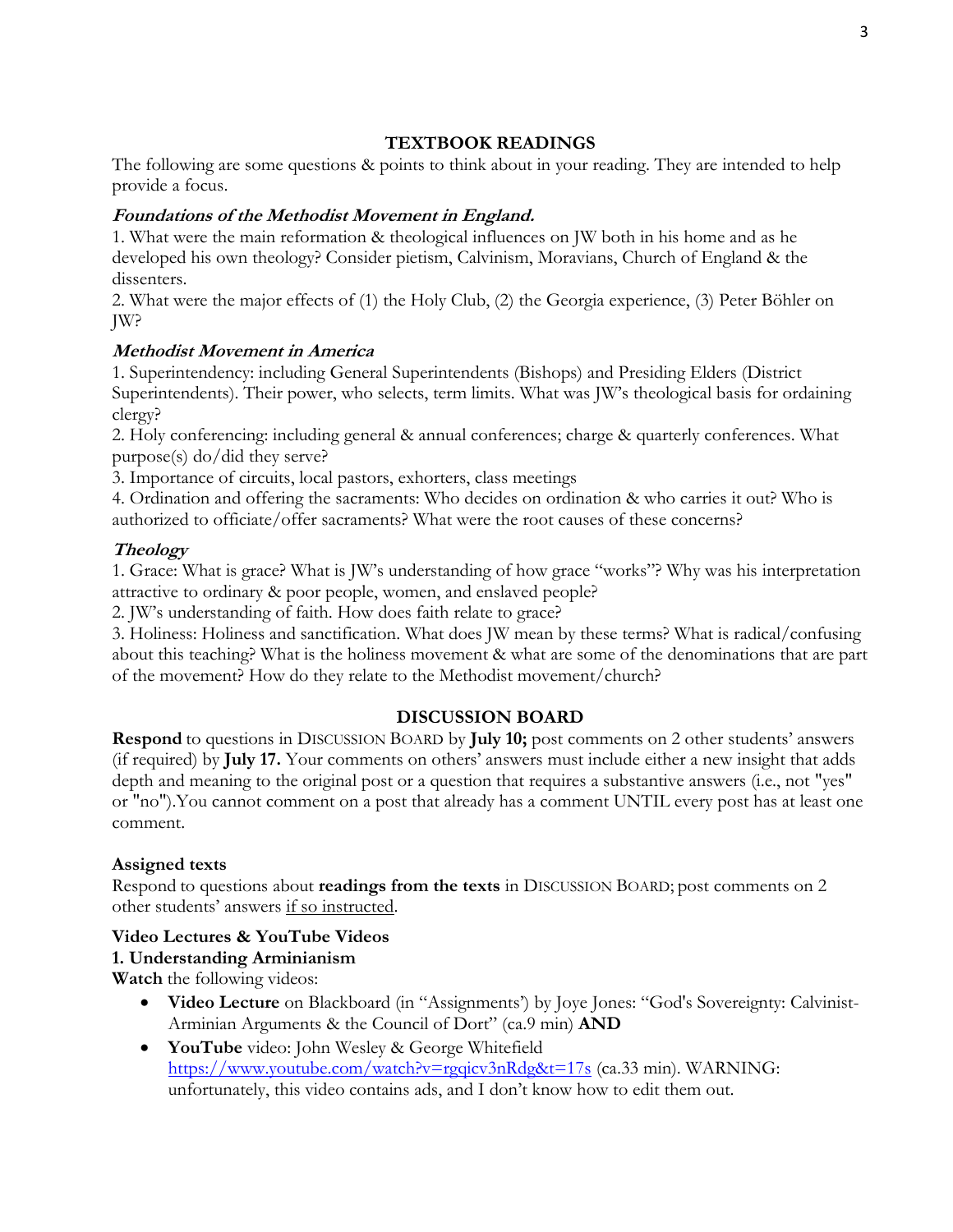Respond to questions in DISCUSSION BOARD; post comments on 2 other students' answers.

#### 2**. Our German Roots: History of the EUB**.

Watch **Video Lecture** on Blackboard by Joye Jones: "Our German Roots" (ca.9 min). No questions, no comments.  $\odot$ 

# 3. **One in Christ - The MEC Becomes The UMC:** Watch **Video Lecture** on Blackboard by Joye

Jones (ca.21 min). Respond to questions about **this video** in DISCUSSION BOARD. (No comments on other students' answers required.)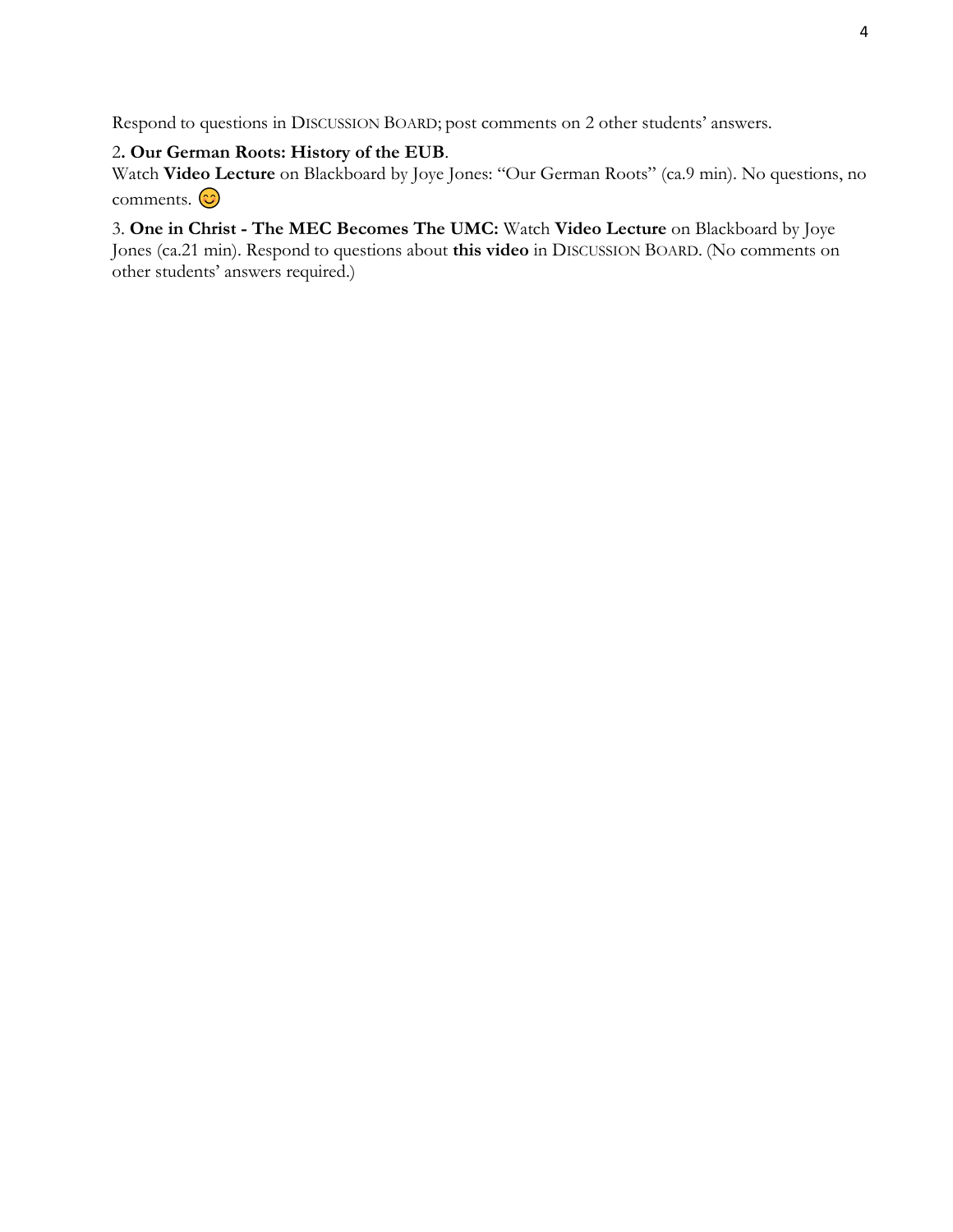#### **WRITTEN PAPERS Due June 30**

➢Please read **IMPORTANT information** on writing papers at the end of the assignments section. Papers not adhering to the format will have the grade lowered.

|  | 1. Sermon Synopses: |  |  |
|--|---------------------|--|--|
|--|---------------------|--|--|

"Christian Perfection" "Circumcision of the Heart" "Means of Grace"

"On Working out Our Own Salvation" "Witness of the Spirit II"

Wesley's sermons are written in 18<sup>th</sup> century British English, and sometimes they are not easy to understand. Word usage changes over time, and some words don't mean exactly the same now as they did then; he also liked to drop Greek and Latin phrases into his sermons. You may be tempted to find versions of the sermons that have been "translated" into modern English. Don't use them. The time that you spend wrestling with Wesley's own words will repay you.

After reading **each** sermon**,** write one paragraph (ca.100 words) describing your own understanding of the main theological point(s) of the sermon; these should be combined into a **single document**. Paper to be submitted via BLACKBOARD by **June 30. NOTE**: Bibliography NOT required unless you use sources other than the sermons themselves. However, direct quotes from any source must have citations.

**2. Synopses of Historical People Videos**: After watching each video, write a **brief** synopsis (100-150 words) of the importance of each person to Methodism; these should be combined into a **single document**. Paper to be submitted via BLACKBOARD by **June 30**. **NOTE**: Bibliography NOT required unless you use sources other than the videos. However, direct quotes from any source must have citations.

- Susanna Wesley [https://www.umc.org/en/content/susanna-wesley-mother-of](https://www.umc.org/en/content/susanna-wesley-mother-of-methodism)[methodism](https://www.umc.org/en/content/susanna-wesley-mother-of-methodism) (ca.4 min)
- Robert Strawbridge [https://www.umc.org/en/content/farmers-who-sowed-methodism-in](https://www.umc.org/en/content/farmers-who-sowed-methodism-in-america)[america](https://www.umc.org/en/content/farmers-who-sowed-methodism-in-america) (ca.3.5 min)
- Thomas Coke <https://www.umc.org/en/content/thomas-coke-a-father-of-methodism>  $(ca.3 min)$

# **3. Richard Allen & the AME Church**

**Watch** the video "Richard Allen Documentary": <https://www.facebook.com/MotherBethel/videos/2042042119155900/?v=2042042119155900> (ca.23 min, produced by Mother Bethel AME Church)

**Read** pages 13-25 of Allen's biography posted on "COURSE DOCUMENTS" or online: <https://docsouth.unc.edu/neh/allen/allen.html>

**Write** a 2-3 page paper (ca. 500-750 words) on the key issues in the conflict between Allen and the Methodist Episcopal Church, particularly between St. Georges and Bethel Chuches. Why did Allen choose to remain Methodist instead of following Jones into a different denomination? **NOTE**: Bibliography NOT required unless you use sources other than the ones listed above. However, direct quotes from any source must have citations. Paper to be submitted via Blackboard **June 30.**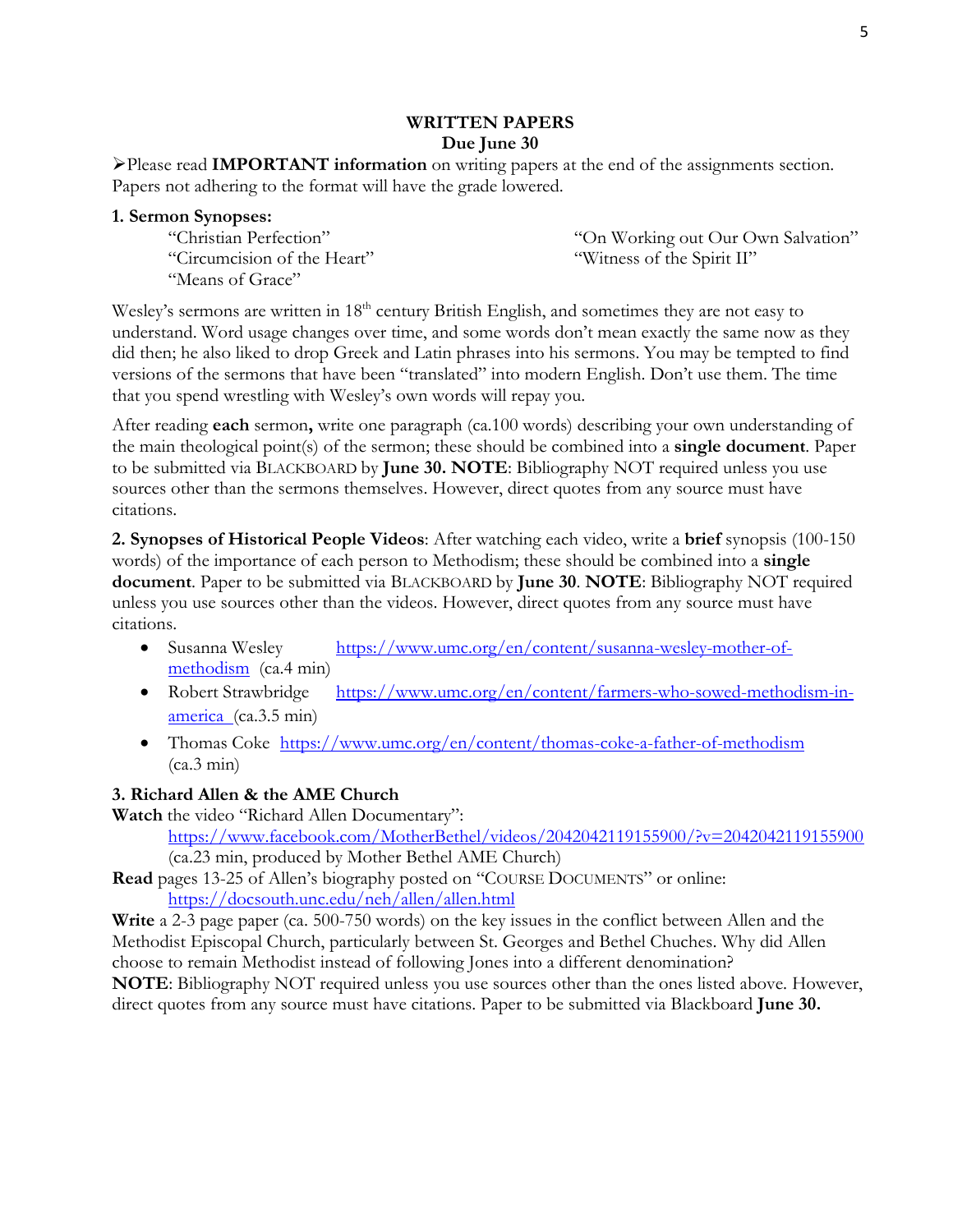### **SYNTHESIS PROJECT Due July 22**

Using the sermons, other assignments & class discussions, creatively bring together **your understanding** of the modern Wesleyan doctrines of grace and holiness.

Let you creativity flourish. You may write a paper, of course, but I encourage you to use other means such as art, photography, video, music, poetry, story-telling – whatever creativity you can tap into – for this assignment.

Written papers should be 5-6 pages long. Creative work should be based on similar effort. I will need to use my judgment in determining if it is enough. Please talk with me about this **before beginning** the project, if you intend to do something other than a paper.

No matter the format of the project you choose, you must include a bibliography for all sources you used for the preparation of your work, even if they are materials assigned for class reading.

# **INSTRUCTIONS ON WRITING PAPERS**

If you have questions about an assignment, ASK. Please don't assume!

### **Please, follow the instructions for each paper about what is to be covered, and how long the paper should be.**

Good papers will show evidence that you have both read and understood the assignment. They will reflect **your** thinking and integration of the material. Don't over-use quotations.

You are strongly advised to use online source material with extreme caution, since many online sources do not meet scholarly standards. While high-quality scholarship is available online, and the internet is a powerful research tool, Googling is not a synonym for research, and Wikipedia may not be accurate. In addition, over-reliance on a single source does not represent good scholarship.

All deadlines must be honored, and failure to do so will adversely affect the grade.

All papers should be typed, double-spaced in 12 point font, with one-inch margins. Please **number** all pages. Be sure your **name is on each page of the paper**. Papers should be the assigned length, plus or minus ½ page; the bibliography is not included in the page count.

Please check for typos and grammatical errors. Everybody makes mistakes, but papers with lots of errors indicate a lack of care in preparation.

### **Citations & Bibliography**

Proper citation is critical. Ideas, concepts, or information derived from sources or persons other than your own thinking must be acknowledged through footnotes or endnotes. However, the papers must reflect your own thinking. A paper that contains many quotes or ideas from others cannot be considered your own thinking. Any quotation of three words or more **MUST** have a citation.

Papers must use inclusive language. (see below)

Use any academically acceptable "notes-bibliography" style for footnotes and citations. A helpful style is "Turabian."

[http://www.press.uchicago.edu/books/turabian/turabian\\_citationguide.html](http://www.press.uchicago.edu/books/turabian/turabian_citationguide.html)

Your synthesis MUST have a bibliography, listing all the resources you used. Other writings, such as synopses, do not require a bibliography UNLESS you use sources other than those assigned. However, ALL quotations must have citations.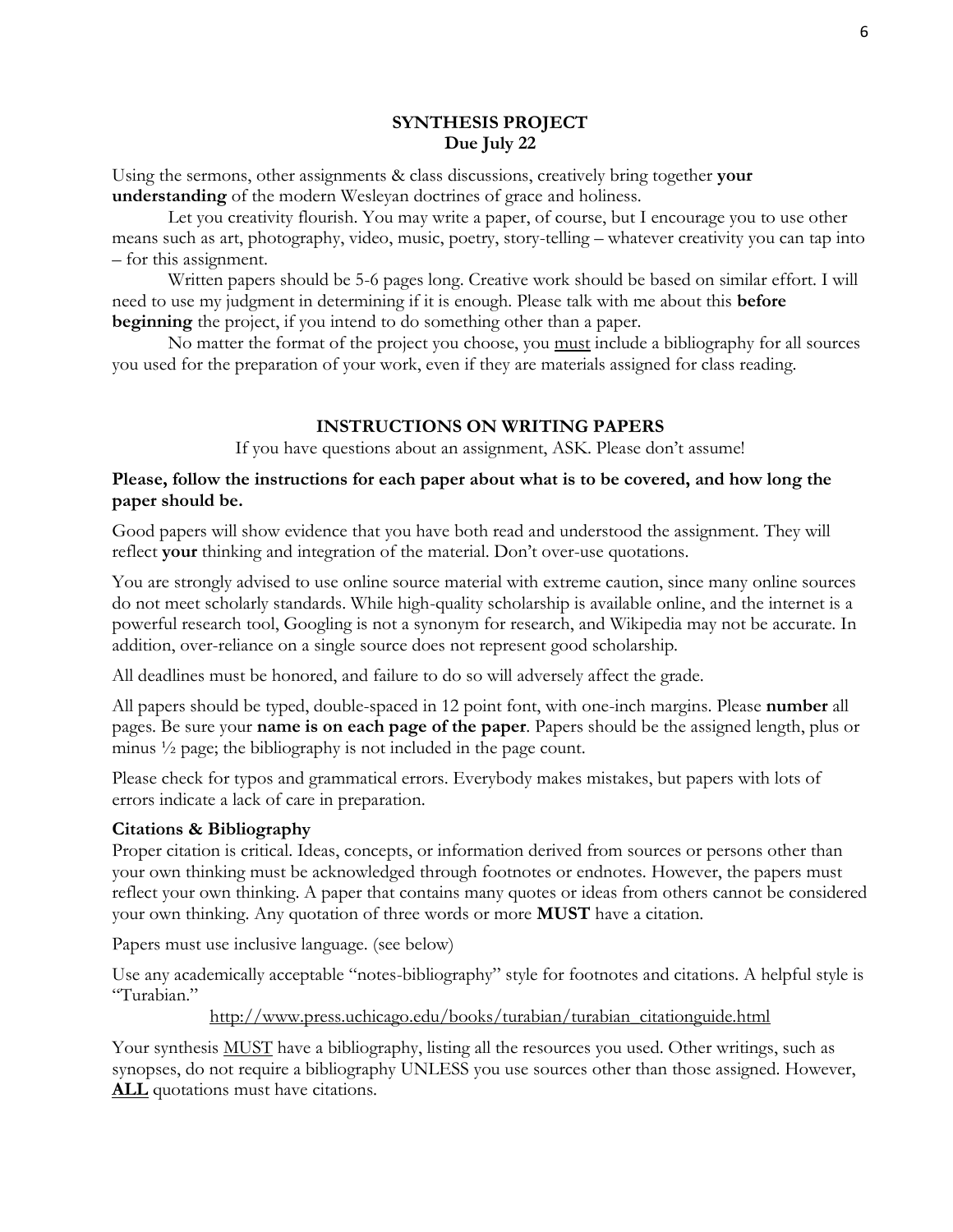Failure to meet these requirements will adversely affect a grade. Plagiarism is theft, and may result in a failing grade.

Paper must be submitted in Word or as a PDF.

#### **WTS Inclusive Language Policy**

Bearing in mind that language reflects, reinforces, and creates social reality, the Seminary expects class conversation and written work to employ language that respects the equal dignity and worth of all human beings. In particular, linguistic sexism and racism are to be avoided. (from student handbook). In addition, students are asked to refrain from using masculine pronouns for God.

#### **\* \* \* \* \***

#### **OTHER IMPORTANT INFORMATION**

#### **Grading**

Writings & postings will be evaluated by how well you address all parts of the assignments; clarity of thought & writing, and accuracy. Your research paper will also be evaluated on the ability to make a coherent argument; and conformity to proper academic standards.

The course grade will be based on my evaluation of the assignments, weighted as follows:

| Historical Site Visit Report | 10%   |
|------------------------------|-------|
| Discussion Boards (combined) | 25%   |
| Sermon Synopses              | 15%   |
| Historical videos Synopses   | $6\%$ |
| Richard Allen paper          | 14%   |
| Synthesis Project            | 20%   |
| Zoom class participation     | 10%   |

#### **Class Schedule**

#### **Monday, July 18**

Lecture/Discussion Reformation Background The Wesley Family Methodist Beginnings & the Need for Revival

#### **Tuesday, July 19**

Lecture/Discussion Grace, Faith & Holiness Sermon discussions

#### **Wednesday, July 20**

Lecture/Discussion Methodist Movement in America Asbury & Coke Christmas Conference Clashes over Ordination & Episcopacy Sermon discussions

#### **Thursday, July 21**

Lecture/Discussion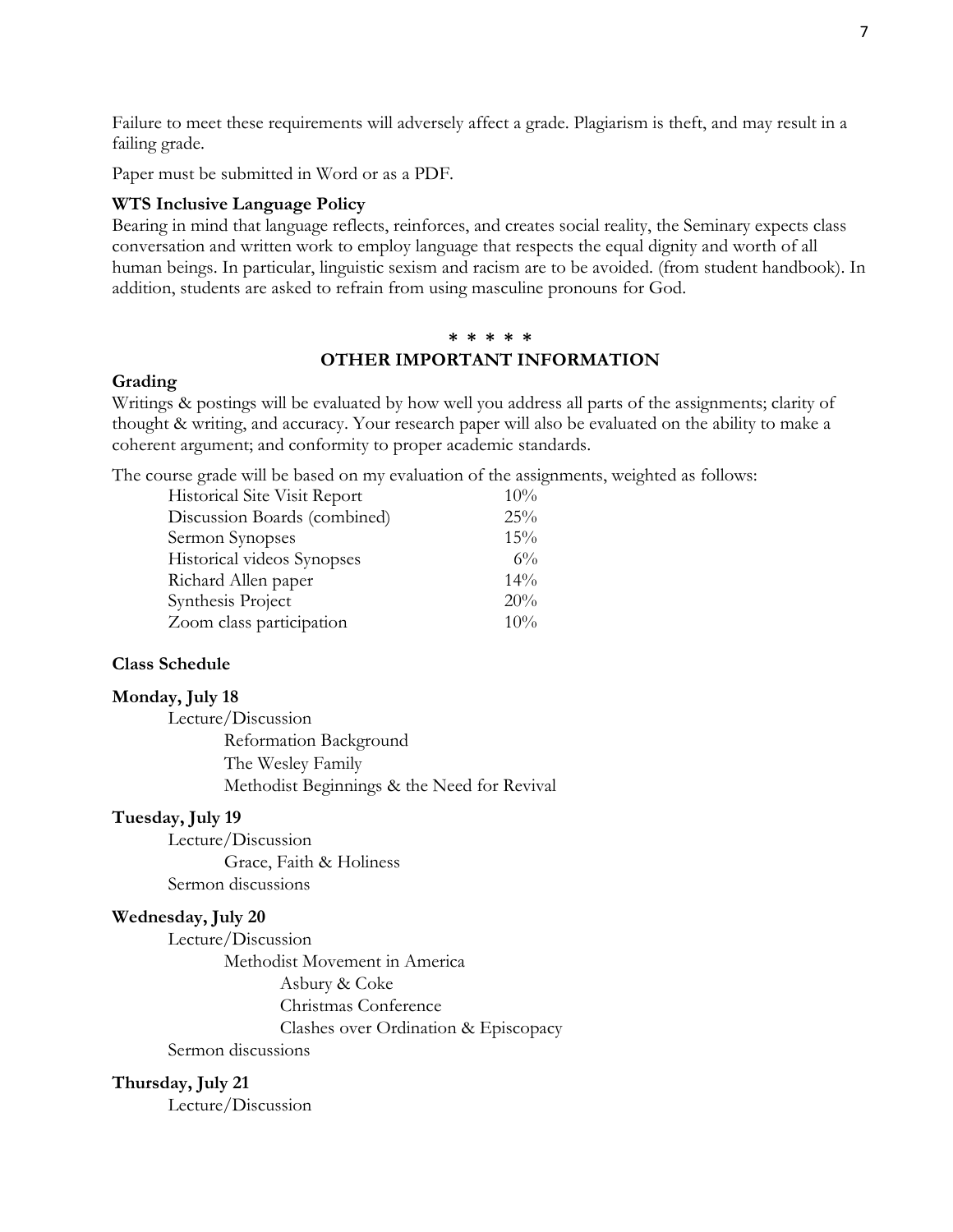A Long Road to Inclusion: Laity, Racism, & Women Sermon discussions

### **Friday, July 22**

Sermon discussions Discussion: The Character of a Methodist

# **COURSE REQUIREMENTS**

### **Attendance**

Attendance is mandatory. Students are expected to participate in all classes in their entirety as directed. If you are ill or have an emergency and will need to miss a zoom session, contact me immediately.

# **Participation**

Students are required to participate in all course activies. Participation includes

- Completing all assigned readings, including all on-line readings.
- Completing all asynchronous assignments, including assigned YouTube videos and recorded lectures
- Completing Discussion Board assignments with substantive comments & responses.
- Ensuring that all written papers follow the instructions.
- Attending and actively engaging in synchronous (zoom) class sessions, including participating in discussions and any group work.

# **Late work Policy**

Pre-class **written papers/videos WILL BE** accepted until the beginning of class on July 18 without penalty. Papers/video submitted after that will be accepted, but the grade will be lowered by ½ step for each late day (e.g., A to A-, B- to C, etc.). **Discussion Board** answers and comments **WILL NOT** be accepted late; missing items will receive a 0. **No work** will be accepted after **3:45 pm July 22.**

# **Viewing Grades**

Assignment grades will be on Blackboard and can be accessed by clicking MyGrades in the course menu. Pre-class written papers received by the listed due date will be returned no later than the first day of class, July 18. Work submitted after the due date will be returned by August 5. All papers will be returned via your Wesley email.

# **Grade Schema**

 $93 - 100 = A$  (Excellent/Outstanding)  $90 - 92 = A - (Outstanding)$  $88 - 89 = B +$  (Very Good)  $83 - 87 = B$  (Good)  $80 - 82 = B$ - (Adequate)  $78 - 79 = C + (Adequate)$  $73 - 77 = C$  (Adequate)  $70 - 72 = C$ - (Substandard) 69 or less  $=$  F (Unacceptable)

By Wesley Seminary policy, a grade of F is assigned if pre-class work is not received/completed, or if there is evidence of plagiarism. No paper will be received after the last day of class.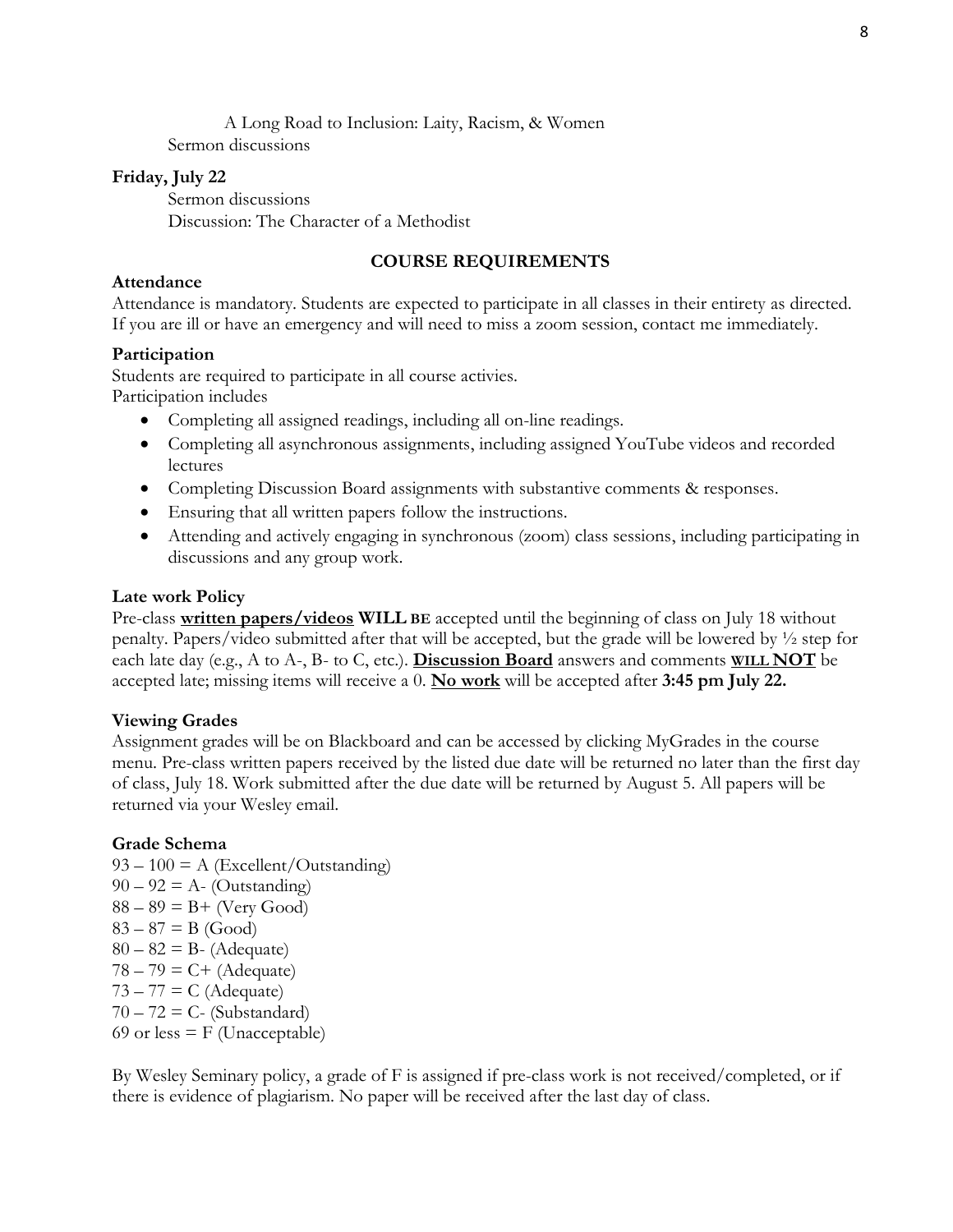### **Course Policies**

God has called you to this work. The church has expectations of you. So please remember:

- students are expected to learn how to navigate in Blackboard Learn & to address technical problems immediately
- students are expected to keep abreast of course announcements
- students are expected to **use their Wesley Seminary email** as opposed to a personal email address
- students are expected to keep instructor informed of class related problems, or problems that may prevent the student from full participation
- students are expected to observe course etiquette at all times

# **Accommodations/Disability Support**

Once admitted to Wesley, students needing accommodations must communicate with the Associate Dean for Community Life. Students will submit to the Office of Community Life relevant, current documentation from a qualified professional, which will be evaluated by a consultant with a degree in special education. All accommodations for classes are made by the Office of Community life on behalf of the student. Please see our [page on Disability Accommodations for more information.](https://www.wesleyseminary.edu/community-life/academic-and-access-support/disability-accommodations/)

# **Academic Honesty & Integrity**

Wesley Theological Seminary considers plagiarism as a serious offense which will result in substantial penalties, including the possibility of academic dismissal. Students are expected to comply with all standards for academic honesty and integrity, both of the seminary and of the classes in which students are enrolled. The seminary regards the following as forms of plagiarism or academic dishonesty:

- copying from another student's work;
- giving or receiving unauthorized assistance to or from another student during an examination;
- using unauthorized material during an examination;
- presenting as one's own (i.e., without proper attribution) the composition or ideas of another;
- copying material from any sources, whether print or online.

All work submitted must be the work of the student submitting. Work from other sources must be thoroughly paraphrased or indicated as a direct quotation. In either case, the source of the material must be cited. Students are referred to the most current edition of Kate Turabian's *Manual for Writers of Research Papers* for instructions on source citations.

Furthermore, the mutilation, defacement, or stealing of library materials are also considered forms of academic dishonesty and a violation of the seminary's *Covenant of Professional Ethics and Behavior* (see "Use of Property") and are also subject to disciplinary action.

In questions of academic dishonesty, the professor will report the circumstances of the case to the Dean. In first instances of proven plagiarism or dishonesty, the student will receive a "Fail" grade for the course. Second instances will result in automatic separation from the Seminary. Please see the Wesley Theological Seminary Catalog for further details.

### **SafeAssign**

You may be asked to submit one or more of your writing assignments to Blackboard's SafeAssign plagiarism prevention service. Assignment content will be checked against Internet sources, academic journal articles, and the papers of other Wesley Theological Seminary students for common or